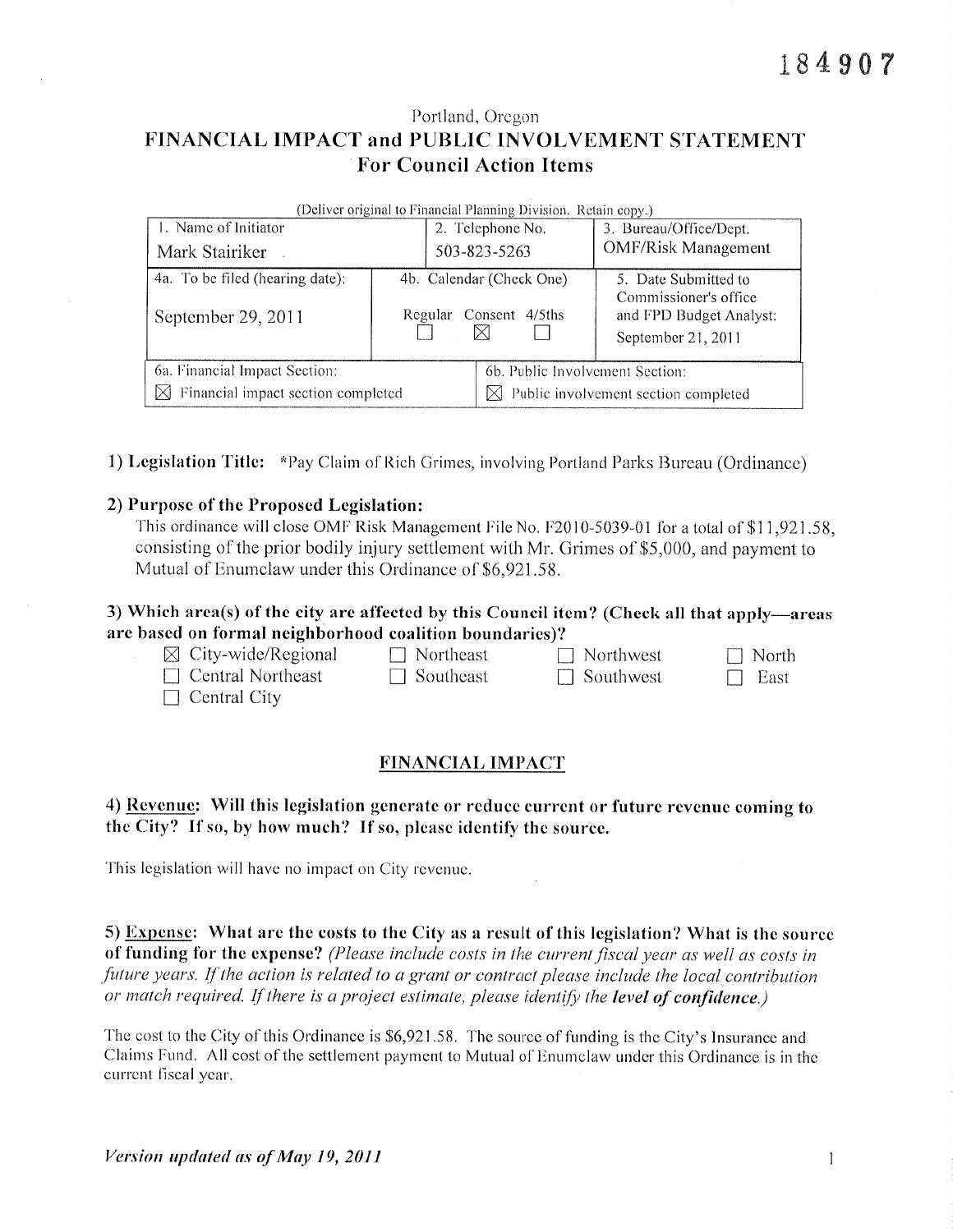## 6) Staffing Requirements:

 $\bullet$ Will any positions be created, eliminated or re-classified in the current year as a result of this legislation? (If new positions are created please include whether they will be part-time, full-time, limited term, or permanent positions. If the position is limited term please indicate the end of the term.)

No.

Will positions be created or eliminated in *future years* as a result of this legislation?  $\bullet$ 

No.

## (Complete the following section only if an amendment to the budget is proposed.)

7) Change in Appropriations (If the accompanying ordinance amends the budget please reflect the dollar amount to be appropriated by this legislation. Include the appropriate cost elements that are to be loaded by accounting. Indicate "new" in Fund Center column if new center needs to be created. Use additional space if needed.)

| Fund | Fund<br>Center | Commitment<br>Item | Functional<br>Area | Funded<br>Program | Grant | <b>Sponsored</b><br>Program | Amount |
|------|----------------|--------------------|--------------------|-------------------|-------|-----------------------------|--------|
|      |                |                    |                    |                   |       |                             |        |
|      |                |                    |                    |                   |       |                             |        |

## [Proceed to Public Involvement Section — REQUIRED as of July 1, 2011]

 $\mathbf{r}$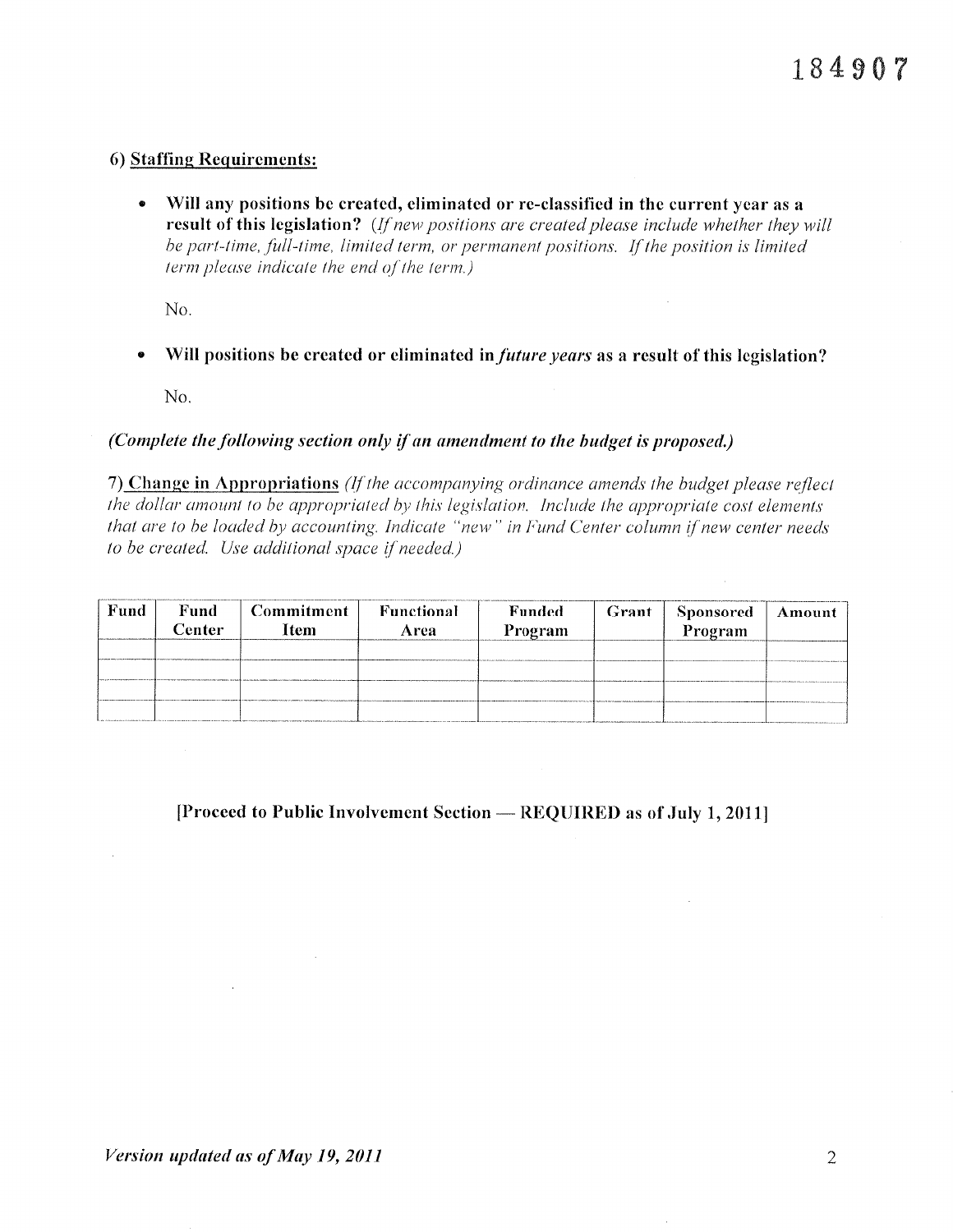#### PUBLIC INVOLVEMENT

## 8) Was public involvement included in the development of this Council item (e.g. ordinancc, rcsolution, or rcport)? Plcase check the appropriatc box below:

 $\Box$  YES: Please proceed to Question #9.

 $\boxtimes$  NO: Please, explain why below; and proceed to Question #10.

This Ordinance settles a tort claim filed against the City of Portland by Rich Grimes and his insurer. The City Attorney's Office and Risk Management have concluded that it is not appropriate to have public involvement in settlement negotiations regarding tort claims or lawsuits against the City.

9) If "YES," please answer the following questions:

a) What impacts are anticipated in the community from this proposed Council itcm?

b) Which community and busincss groups, undcr-reprcscntcd groups, organizations, external government entities, and other interested parties were involved in this effort, and when and how were they involved?

c) How did public involvement shape the outcome of this Council item?

tt) Who designed and implcmcnted the public involvement rclated to this Council itcm?

e) Primary contact for more information on this public involvement process (name, titlc, phonc, cmail):

10) Is any future public involvement anticipated or necessary for this Council item? Please describe why or why not.

No future public involvement is anticipatcd or necessary. Approval by City Council of this Ordinance will fully settle a tort claim against the City of Portland.

Jeff Baer, Director, BIBS Kate Wood, Risk Manager

APPROPRIATION UNIT HEAD (Typed name and signature)